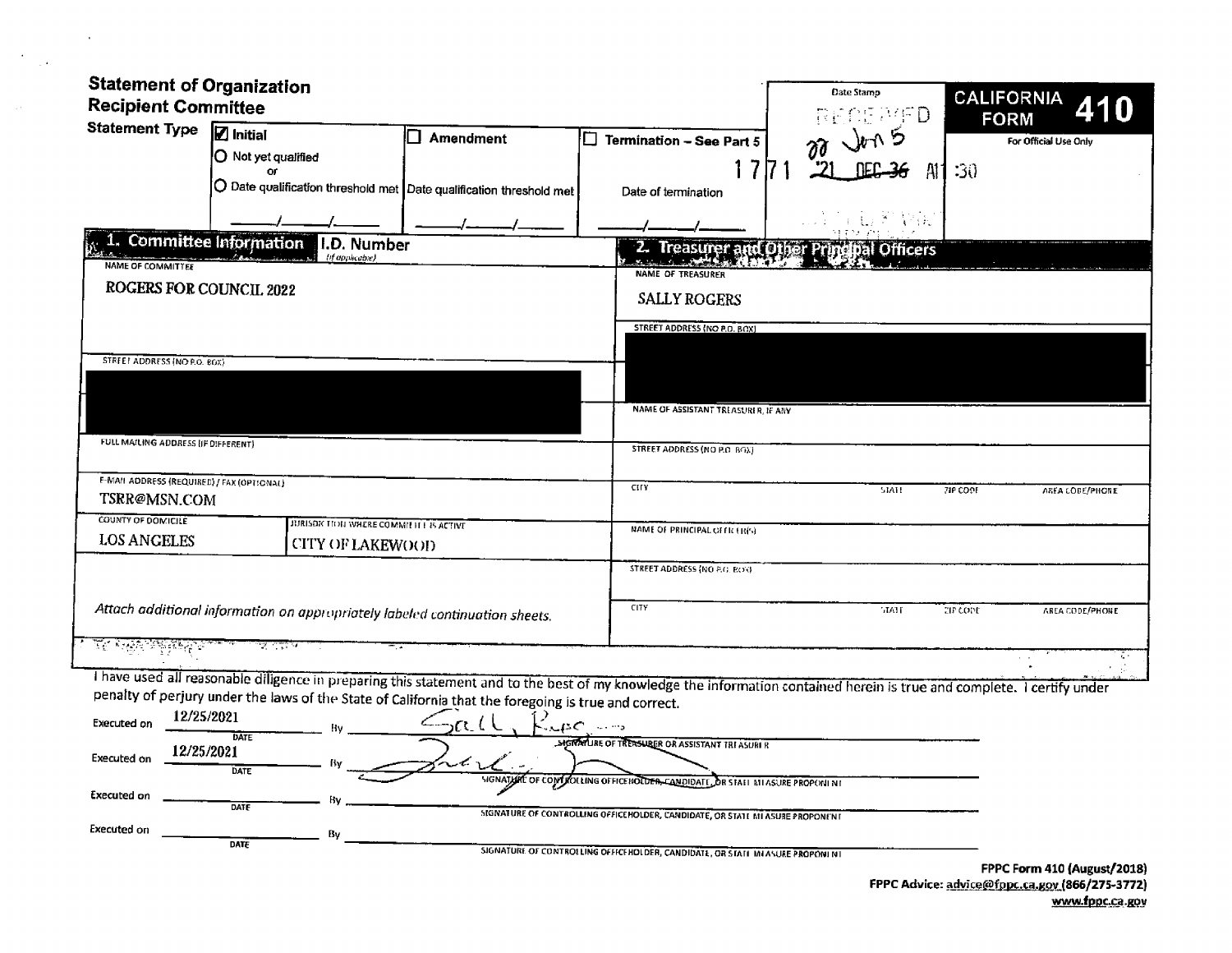# **Statement of Organization Recipient Committee**



| <b>INSTRUCTIONS ON REVERSE</b> |  |
|--------------------------------|--|
|                                |  |

 $\mathbf{L}$ 

 $\mathcal{L}$ 

 $\mathcal{L}$ 

|                                                                                                |                               |                            |                  | Page 2                           |  |
|------------------------------------------------------------------------------------------------|-------------------------------|----------------------------|------------------|----------------------------------|--|
| <b>COMMITTEE NAME</b><br><b>ROGERS FOR COUNCIL 2022</b>                                        | <b>I.D. NUMBER</b>            |                            |                  |                                  |  |
| All committees must list the financial institution where the campaign bank account is located. |                               |                            |                  |                                  |  |
| NAME OF FINANCIAL INSTITUTION.<br>FARMERS AND MERCHANTS BANK                                   | AREA CODE/PHONE<br>5626028378 | <b>BANK ACCOUNT NUMBER</b> |                  |                                  |  |
| <b>ADDRESS</b><br>4909 LAKEWOOD BOULEVARD                                                      | <b>CHY</b>                    | STALF.                     | ZIP CODE         |                                  |  |
| <b>TOTAL PRODUCTS</b><br><b>College</b>                                                        | <b>LAKEWOOD</b>               | CΛ                         | 90712<br>1, 2011 | er for and control<br>် ၁ မေ့ရေး |  |

### **Controlled Committee**

• List the name of each controlling officeholder, candidate, or state measure proponent. If candidate or officeholder controlled, also list the elective office sought or held, and district number, if any, and the year of the election.

· List the political party with which each officeholder or candidate is affiliated or check "nonpartisan." Stating "No party preference" is acceptable

• If this committee acts jointly with another controlled committee, list the name and identification number of the other controlled committee.

| NAME OF CANDIDATE/OFFICEHOLDER/STATE MEASURE PROPONENT | ELECTIVE OFFICE SOUGHT OR HELD<br>(INCLUDE DISTRICT NUMBER IF APPLICABLE) | YEAR OF<br>ELL CHUN | PARTY<br><b>CHECK ONE</b> |          |                              |  |
|--------------------------------------------------------|---------------------------------------------------------------------------|---------------------|---------------------------|----------|------------------------------|--|
| TODD ROGERS                                            | (LAKEWOOD CITY COUNCIL, DISTRICT E                                        | 2022                | Nongai tisan              | Partisan | (list political party below) |  |
|                                                        |                                                                           |                     | Nonpartisan               | Partisan | (list political party below) |  |

**Primarily Formed Committee** Primarily formed to support or oppose specific candidates or measures in a single election. List below:

| CANDIDATE(S) NAME OR MEASURE(S) FULL TITLE (INCLUDE BALLOT NO. OR LETTER)<br>IF A RECALL, STATE "RECALL" IN FRONT OF THE OFFICEHOLDER'S NAME. | CANDIDATE(S) OFFICE SOUGHT OR HELD OR MEASURE(S) JURISDICTION<br>(INCLUDE DISTRICT NO., CITY OR COUNTY, AS APPLICABLE) | CHECK ONE      |        |
|-----------------------------------------------------------------------------------------------------------------------------------------------|------------------------------------------------------------------------------------------------------------------------|----------------|--------|
|                                                                                                                                               |                                                                                                                        | <b>SUPPORT</b> | OPPOSE |
|                                                                                                                                               |                                                                                                                        | <b>SUPPORT</b> | OPPOSE |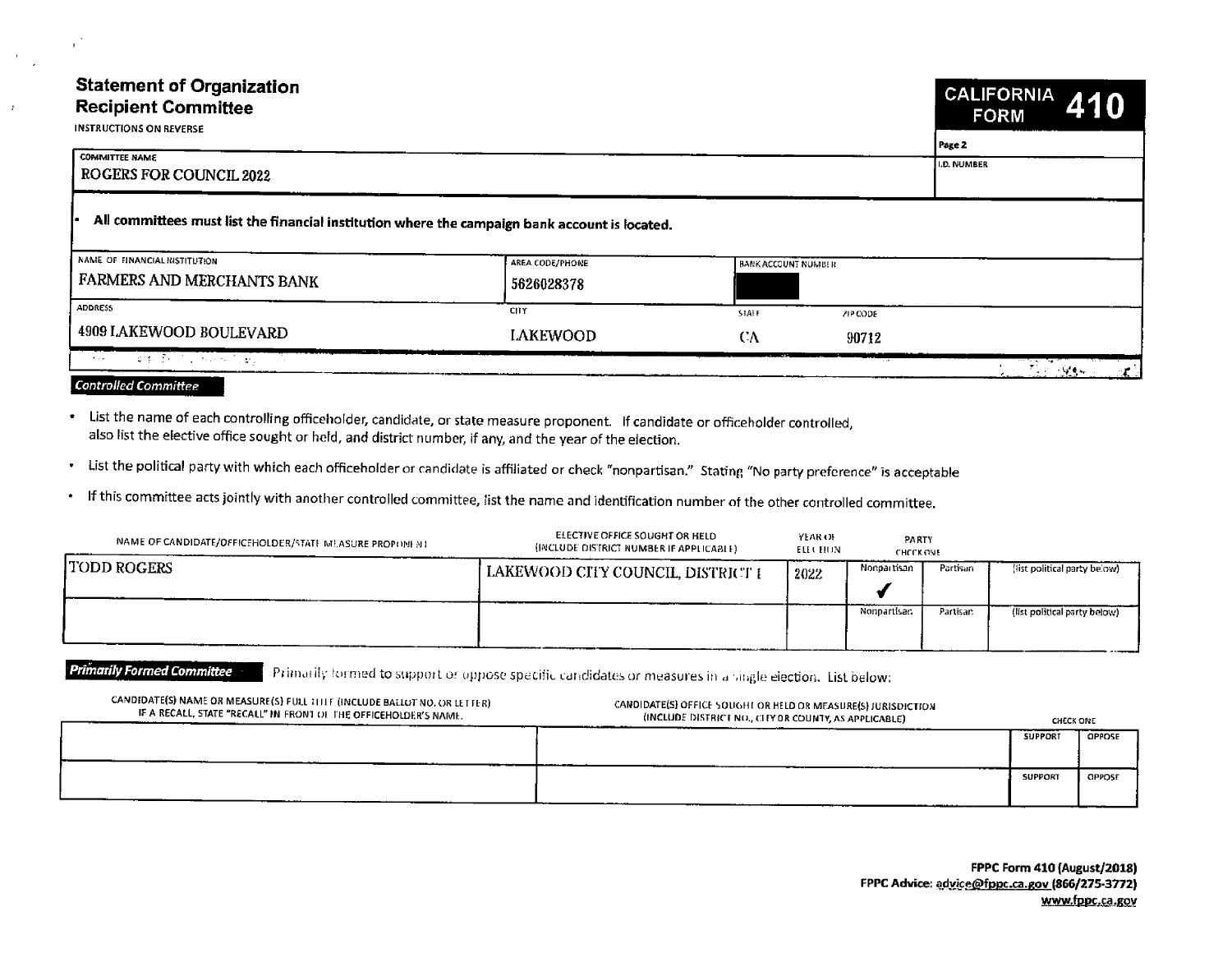| <b>Statement of Organization</b><br><b>Recipient Committee</b>                                                                                                                                                                                                                                                                                                                                                                                                                                                                  |                                           | <b>RECEIVED'AND FILET</b><br>in the office of the Secretary of Stat | <b>CALIFORNIA</b><br>410          |  |  |  |  |
|---------------------------------------------------------------------------------------------------------------------------------------------------------------------------------------------------------------------------------------------------------------------------------------------------------------------------------------------------------------------------------------------------------------------------------------------------------------------------------------------------------------------------------|-------------------------------------------|---------------------------------------------------------------------|-----------------------------------|--|--|--|--|
| Statement Type [ Initial<br><b>Ø</b> Amendment                                                                                                                                                                                                                                                                                                                                                                                                                                                                                  | of the State of California                |                                                                     | FORM<br>For Official Use Only UUN |  |  |  |  |
| O Not yet qualified<br>$\overline{\mathbf{C}}$                                                                                                                                                                                                                                                                                                                                                                                                                                                                                  |                                           | <b>JAN 03 2022</b>                                                  | $1 - 4022$ JAN 13 AM 9: 40        |  |  |  |  |
| O Date qualification threshold met Date qualification threshold met                                                                                                                                                                                                                                                                                                                                                                                                                                                             | Date of termination                       |                                                                     | I CANPAIGN FINANCE I              |  |  |  |  |
| $\overline{\phantom{a}}$ $\overline{\phantom{a}}$ $\overline{\phantom{a}}$ $\overline{\phantom{a}}$ $\overline{\phantom{a}}$ $\overline{\phantom{a}}$ $\overline{\phantom{a}}$ $\overline{\phantom{a}}$ $\overline{\phantom{a}}$ $\overline{\phantom{a}}$ $\overline{\phantom{a}}$ $\overline{\phantom{a}}$ $\overline{\phantom{a}}$ $\overline{\phantom{a}}$ $\overline{\phantom{a}}$ $\overline{\phantom{a}}$ $\overline{\phantom{a}}$ $\overline{\phantom{a}}$ $\overline{\$<br>1. Committee Information 1.D. Number 1230501 | 2. Treasurer and Other Principal Officers |                                                                     |                                   |  |  |  |  |
| NAME OF COMMITTEE                                                                                                                                                                                                                                                                                                                                                                                                                                                                                                               | NAME OF TREASURER                         |                                                                     |                                   |  |  |  |  |
| <b>ROGERS FOR COUNCIL 2017</b>                                                                                                                                                                                                                                                                                                                                                                                                                                                                                                  | <b>SALLY ROGERS</b>                       |                                                                     |                                   |  |  |  |  |
| STREET ADDRESS (NO PO ROY)                                                                                                                                                                                                                                                                                                                                                                                                                                                                                                      |                                           |                                                                     |                                   |  |  |  |  |
|                                                                                                                                                                                                                                                                                                                                                                                                                                                                                                                                 |                                           |                                                                     |                                   |  |  |  |  |
|                                                                                                                                                                                                                                                                                                                                                                                                                                                                                                                                 | NAME OF ASSISTANT TREASURER, IF ANY       |                                                                     |                                   |  |  |  |  |
| FULL MAILING ADDRESS (IF OIFFERENT)                                                                                                                                                                                                                                                                                                                                                                                                                                                                                             | STREET ADDRESS (NO P.O. BOX)              |                                                                     |                                   |  |  |  |  |
| E-MAIL ADDRESS (REQUIRED) / FAX (OPTIONAL)<br>TSRR@MSN.COM                                                                                                                                                                                                                                                                                                                                                                                                                                                                      |                                           | STATE ZIP CODE                                                      | AREA CODE/PHONE                   |  |  |  |  |
| COUNTY OF DOMICILE<br>JURISDICTION WHERE COMMITTEE IS ACTIVE                                                                                                                                                                                                                                                                                                                                                                                                                                                                    | NAME OF PRINCIPAL OFFICER(S)              |                                                                     |                                   |  |  |  |  |
| <b>LOS ANGELES</b><br>1 N                                                                                                                                                                                                                                                                                                                                                                                                                                                                                                       | STREET ADDRESS (NO P.O. BOX)              |                                                                     |                                   |  |  |  |  |
|                                                                                                                                                                                                                                                                                                                                                                                                                                                                                                                                 |                                           |                                                                     | STATE ZIP CODE AREA CODE/PHONE    |  |  |  |  |
| Attach additional information on appropriately labeled continuation sheets.                                                                                                                                                                                                                                                                                                                                                                                                                                                     |                                           |                                                                     |                                   |  |  |  |  |
| 3. Verification                                                                                                                                                                                                                                                                                                                                                                                                                                                                                                                 |                                           |                                                                     |                                   |  |  |  |  |
| I have used all reasonable diligence in preparing this statement and to the best of my knowledge the information contained herein is true and complete. I certify under<br>penalty of perjury under the laws of the State of California that the foregoing is true and correct.                                                                                                                                                                                                                                                 |                                           |                                                                     |                                   |  |  |  |  |
| Executed on $12/24/2021$                                                                                                                                                                                                                                                                                                                                                                                                                                                                                                        |                                           |                                                                     |                                   |  |  |  |  |
| Executed on $\frac{12/24/2021}{\text{part}}$ By                                                                                                                                                                                                                                                                                                                                                                                                                                                                                 |                                           | FEICEHOLDER CANDIDATE OR STATE MEASURE DOODONCNT                    |                                   |  |  |  |  |

| <b>Executed on</b> | DATE | 310119970RE OF CONTROLLING OFFICERULDER, CANDIDATE, OR STATE MEASURE PROPONENT<br>SIGNATURE OF CONTROLLING OFFICEHOLDER, CANDIDATE, OR STATE MEASURE PROPONENT |  |
|--------------------|------|----------------------------------------------------------------------------------------------------------------------------------------------------------------|--|
| Executed on        | DATE | SIGNATURE OF CONTROLLING OFFICEHOLDER, CANDIDATE, OR STATE MEASURE PROPONENT                                                                                   |  |

FPPC Form 410( August/ 2015) FPPC Advice: <u>advice@fppc.ca.gov (</u>866/275-3772) www.fppc.ca.gov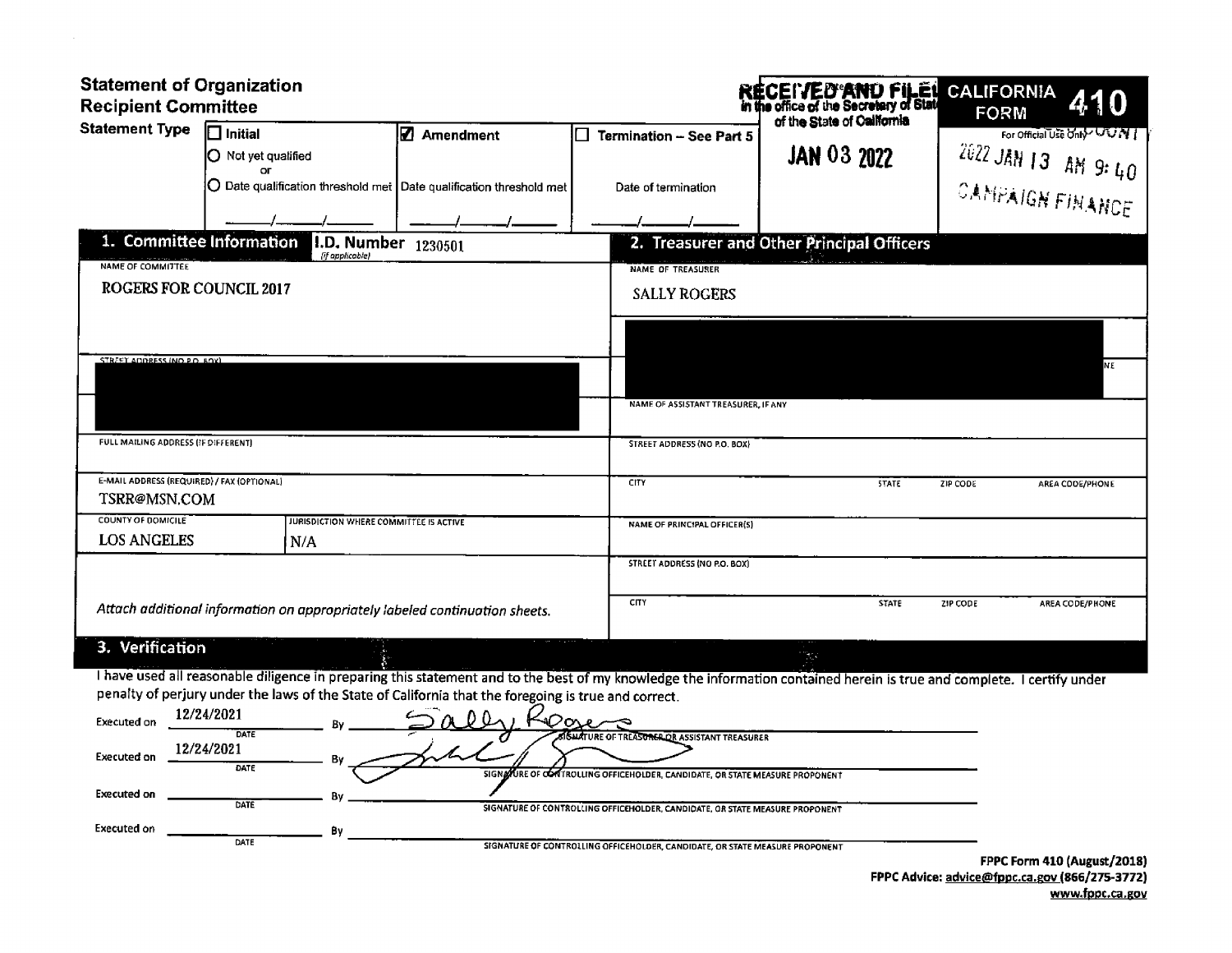| <b>Statement of Organization</b><br><b>Recipient Committee</b><br>INSTRUCTIONS ON REVERSE                                                                                                                                                   |                                                                                                         |                                                               |                           | CALIFORNIA 410<br><b>FORM</b>                           |
|---------------------------------------------------------------------------------------------------------------------------------------------------------------------------------------------------------------------------------------------|---------------------------------------------------------------------------------------------------------|---------------------------------------------------------------|---------------------------|---------------------------------------------------------|
| COMMITTEE NAME<br>  ROGERS FOR COUNCIL 2017                                                                                                                                                                                                 |                                                                                                         |                                                               | D. NUMBER<br>1230501      |                                                         |
| - All committees must list the financial institution where the campaign bank account is located.                                                                                                                                            |                                                                                                         |                                                               |                           |                                                         |
| NAME OF FINANCIAL INSTITUTION<br><b>FARMERS AND MERCHANTS BANK</b>                                                                                                                                                                          | AREA CODE/PHONE<br>5626028378                                                                           | ANK ACCOUNT NUMBER                                            |                           |                                                         |
| ADDRESS                                                                                                                                                                                                                                     |                                                                                                         | <b>STATE</b>                                                  | ZIP CODE                  |                                                         |
| 4909 LAKEWOOD BOULEVARD<br>4. Type of Committee Complete the applicable sections.                                                                                                                                                           | <b>LAKEWOOD</b><br><u>i marko eta partizioa montre arte</u>                                             |                                                               | 90712                     |                                                         |
| <b>Controlled Committee</b>                                                                                                                                                                                                                 |                                                                                                         |                                                               |                           |                                                         |
| List the name of each controlling officeholder, candidate, or state measure proponent. If candidate or officeholder controlled,<br>also list the elective office sought or held, and district number, if any, and the year of the election. |                                                                                                         |                                                               |                           |                                                         |
| · List the political party with which each officeholder or candidate is affiliated or check "nonpartisan." Stating "No party preference" is acceptable                                                                                      |                                                                                                         |                                                               |                           |                                                         |
| If this committee acts jointly with another controlled committee, list the name and identification number of the other controlled committee.                                                                                                |                                                                                                         |                                                               |                           |                                                         |
| NAME OF CANDIDATE/OFFICEHOLDER/STATE MEASURE PROPONENT                                                                                                                                                                                      | ELECTIVE OFFICE SOUGHT OR HELD<br>(INCLUDE DISTRICT NUMBER IF APPLICABLE)                               | YEAR OF<br>ELECTION                                           | PARTY<br><b>CHECK ONE</b> |                                                         |
| TODD ROGERS                                                                                                                                                                                                                                 | LAKEWOOD CITY COUNCIL                                                                                   |                                                               |                           | 19017 Nonpartisan Partisan (list political party below) |
|                                                                                                                                                                                                                                             |                                                                                                         |                                                               |                           | Nonpartisan Partisan (list political party below)       |
| <b>Primarily Formed Committee</b>                                                                                                                                                                                                           |                                                                                                         |                                                               |                           |                                                         |
| CANDIDATE(S) NAME OR MEASURE(S) FULL TITLE (INCLUDE BALLOT NO, OR LETTER)                                                                                                                                                                   | Primarily formed to support or oppose specific candidates or measures in a single election. List below: | CANDIDATE(S) OFFICE SOUGHT OR HELD OR MEASURE(S) JURISDICTION |                           |                                                         |
| IF A RECALL, STATE "RECALL" IN FRONT OF THE OFFICEHOLDER'S NAME.                                                                                                                                                                            |                                                                                                         | (INCLUDE DISTRICT NO., CITY OR COUNTY, AS APPLICABLE)         |                           | <b>CHECK ONE</b><br>SUPPORT   OPPOSE                    |
|                                                                                                                                                                                                                                             |                                                                                                         |                                                               |                           | SUPPORT OPPOSE                                          |

| NAME OF CANDIDATE/OFFICEHOLDER/STATE MEASURE PROPONENT | ELECTIVE OFFICE SOUGHT OR HELD<br>(INCLUDE DISTRICT NUMBER IF APPLICABLE) | YEAR OF<br><b>ELECTION</b> | PARTY<br><b>CHECK ONE</b> |          |                              |  |
|--------------------------------------------------------|---------------------------------------------------------------------------|----------------------------|---------------------------|----------|------------------------------|--|
| <b>ITODD ROGERS</b>                                    | LAKEWOOD CITY COUNCIL                                                     | 2017                       | Partisan<br>Nonpartisan   |          | (list political party below) |  |
|                                                        |                                                                           |                            | Nonpartisan               | Partisan | (list political party below) |  |

| CANDIDATE(S) NAME OR MEASURE(S) FULL TITLE (INCLUDE BALLOT NO, OR LETTER)<br>IF A RECALL, STATE "RECALL" IN FRONT OF THE OFFICEHOLDER'S NAME. | CANDIDATE(S) OFFICE SOUGHT OR HELD OR MEASURE(S) JURISDICTION<br>(INCLUDE DISTRICT NO., CITY OR COUNTY, AS APPLICABLE) | <b>CHECK ONE</b> |               |
|-----------------------------------------------------------------------------------------------------------------------------------------------|------------------------------------------------------------------------------------------------------------------------|------------------|---------------|
|                                                                                                                                               |                                                                                                                        | <b>SUPPORT</b>   | <b>OPPOSE</b> |
|                                                                                                                                               |                                                                                                                        | <b>SUPPORT</b>   | <b>OPPOSE</b> |

FPPC Form 410 (August/2018) FPPC Advice: advice@fppc.ca.gov (866/275-3772) www.fppc.ca.gov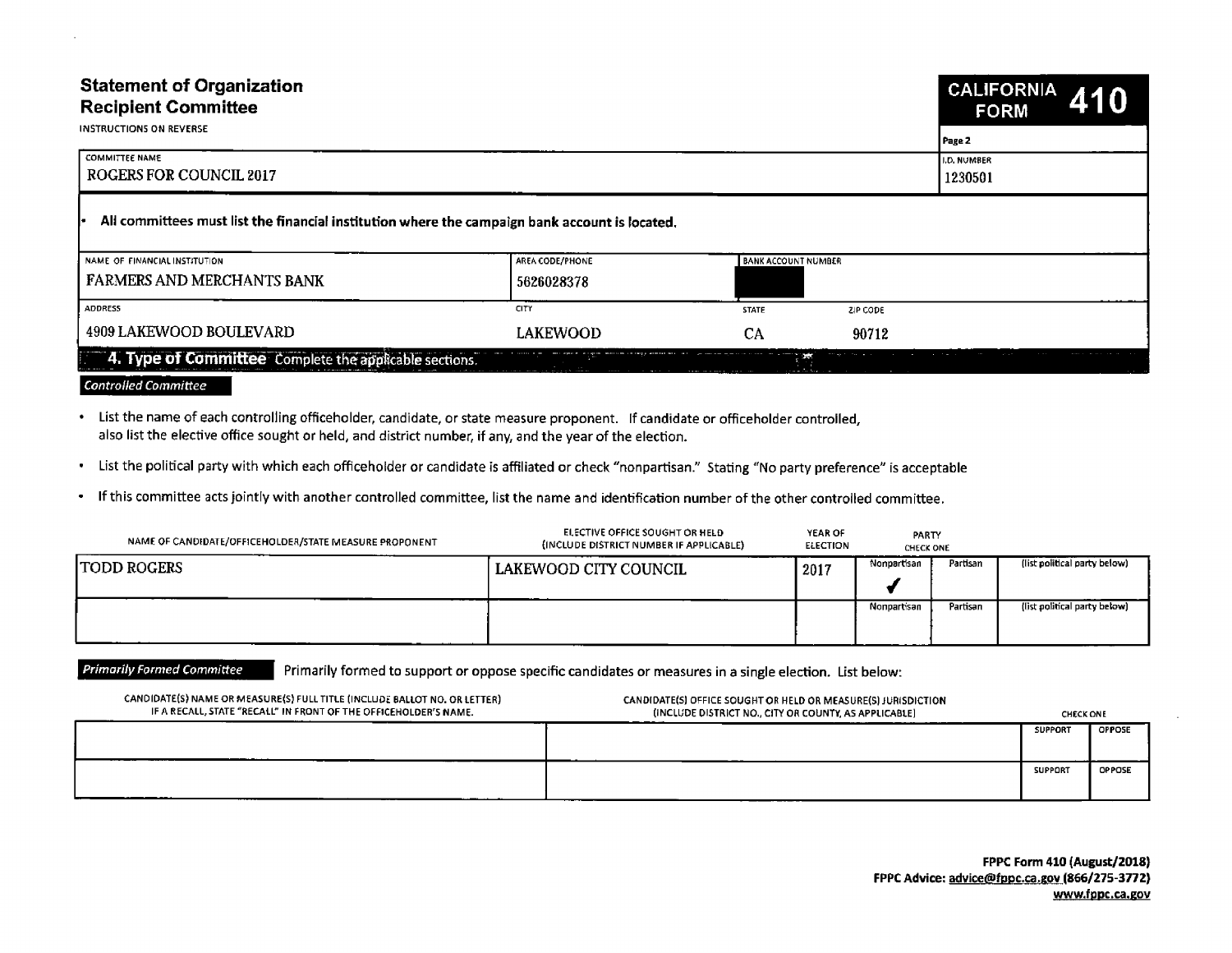| Statement of Organization<br>Recipient Committee                                                                                                                                                                                                                                |                                                                           | <b>RECEIVED AND FILE</b>                  | CALIFORNIA<br>FORM<br>410 |  |
|---------------------------------------------------------------------------------------------------------------------------------------------------------------------------------------------------------------------------------------------------------------------------------|---------------------------------------------------------------------------|-------------------------------------------|---------------------------|--|
| Statement Type Initial                                                                                                                                                                                                                                                          | $\boxed{ \boxed{\mathbb{Z}}$ Termination – See Part 5<br>$\Box$ Amendment |                                           | For Official Use Only     |  |
| O Not yet qualified<br>or <b>or</b><br>O Date qualification threshold met Date qualification threshold met                                                                                                                                                                      | Date of termination                                                       | <b>JAN 03 2022</b>                        | $2022$ JAN 13 AM $9:40$   |  |
|                                                                                                                                                                                                                                                                                 | $\frac{12}{2}$ / $\frac{24}{2021}$                                        |                                           | <b>CAMPAIGH FINANCE</b>   |  |
| 1. Committee Information I.D. Number $1230501$<br>[if applicable]<br>NAME OF COMMITTEE                                                                                                                                                                                          | NAME OF TREASURER                                                         | 2. Treasurer and Other Principal Officers |                           |  |
| <b>ROGERS FOR COUNCIL 2017</b>                                                                                                                                                                                                                                                  | <b>SALLY ROGERS</b>                                                       |                                           |                           |  |
|                                                                                                                                                                                                                                                                                 | STOCET ANDRESS (NO RO ROY                                                 |                                           |                           |  |
| STREET ADDRESS (NO.P.O. ROX)                                                                                                                                                                                                                                                    |                                                                           |                                           |                           |  |
|                                                                                                                                                                                                                                                                                 | NAME OF ASSISTANT TREASURER, IF ANY                                       |                                           |                           |  |
| <b>FULL MAILING ADDRESS (IF DIFFERENT)</b>                                                                                                                                                                                                                                      | STREET ADDRESS (NO P.O. BOX)                                              |                                           |                           |  |
| E-MAIL ADDRESS (REQUIRED) / FAX (OPTIONAL)<br>TSRR@MSN.COM                                                                                                                                                                                                                      | CTY                                                                       |                                           | ZIP CODE AREA CODE/PHONE  |  |
| <b>COUNTY OF DOMICILE</b><br><b>THE TERM OF STATE COMMITTEE IS ACTIVE</b><br><b>LOS ANGELES</b><br>I N/A                                                                                                                                                                        | NAME OF PRINCIPAL OFFICER(S)                                              |                                           |                           |  |
|                                                                                                                                                                                                                                                                                 | STREET ADDRESS (NO P.O. BOX)                                              |                                           |                           |  |
| Attach additional information on appropriately labeled continuation sheets.                                                                                                                                                                                                     |                                                                           | STATE ZIP CODE                            | AREA CODE/PHONE           |  |
| 3. Verification                                                                                                                                                                                                                                                                 |                                                                           |                                           |                           |  |
| I have used all reasonable diligence in preparing this statement and to the best of my knowledge the information contained herein is true and complete. I certify under<br>penalty of perjury under the laws of the State of California that the foregoing is true and correct. |                                                                           |                                           |                           |  |
| Executed on $\frac{12/24/2021}{\text{dATE}}$ By $\frac{6y}{\text{d}x} = \frac{6y}{\text{d}x}$                                                                                                                                                                                   |                                                                           |                                           |                           |  |

 $\mathcal{A}$ 

| Executed on | -----------        | <u>a</u> uri<br>ハンマ                                                          |                                                                              |
|-------------|--------------------|------------------------------------------------------------------------------|------------------------------------------------------------------------------|
| Executed on | DATE<br>12/24/2021 | <b>SIGNATURE OF TREASURET OR ASSISTANT TREASURER</b>                         |                                                                              |
| Executed on | DATE               | SIGNAZIRE OF CONTROLLING OFFICEHOLDER, CANDIDATE, OR STATE MEASURE PROPONENT |                                                                              |
|             | <b>DATE</b>        | SIGNATURE OF CONTROLLING OFFICEHOLDER, CANDIDATE, OR STATE MEASURE PROPONENT |                                                                              |
| Executed on | <b>DATE</b>        | SIGNATURE OF CONTROLLING OFFICEHOLDER, CANDIDATE, OR STATE MEASURE PROPONENT |                                                                              |
|             |                    |                                                                              | FPPC Form 410 (August/2018<br>EDDC Advisor advise@frome.co.gov (REE/272-2772 |

FPPC Advice: advice@fppc.ca.gov (866/275-3772) www.fppc.ca.gov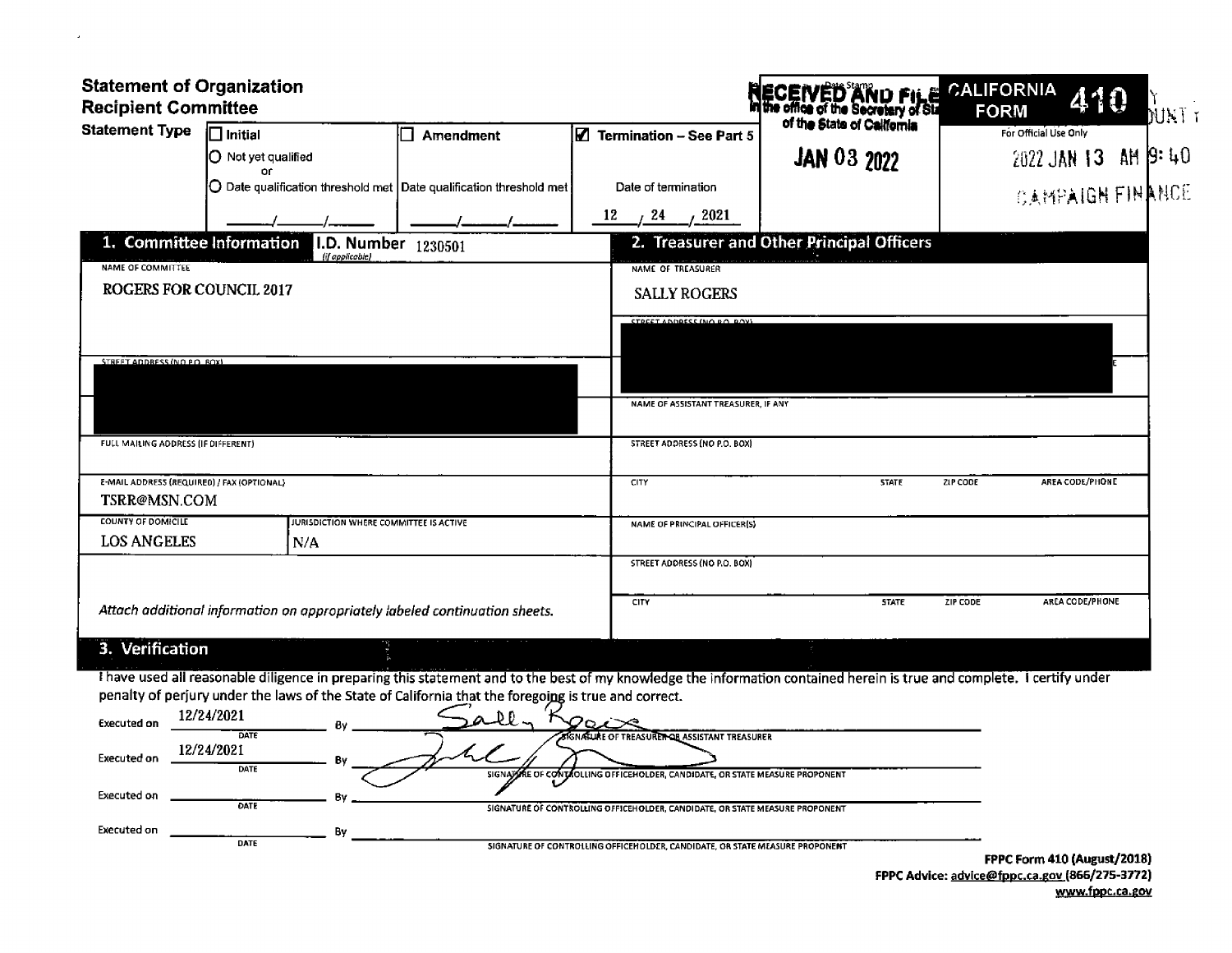| <b>Statement of Organization</b><br><b>Recipient Committee</b><br><b>INSTRUCTIONS ON REVERSE</b>                                                                                                                                            |                                                                                                         |                                                                                                                        |                           | CALIFORNIA 410<br><b>FORM</b>                     |
|---------------------------------------------------------------------------------------------------------------------------------------------------------------------------------------------------------------------------------------------|---------------------------------------------------------------------------------------------------------|------------------------------------------------------------------------------------------------------------------------|---------------------------|---------------------------------------------------|
| COMMITTEE NAME<br>ROGERS FOR COUNCIL 2017                                                                                                                                                                                                   |                                                                                                         |                                                                                                                        | 1.D. NUMBER<br>1230601    |                                                   |
| All committees must list the financial institution where the campaign bank account is located.                                                                                                                                              |                                                                                                         |                                                                                                                        |                           |                                                   |
| NAME OF FINANCIAL INSTITUTION<br><b>FARMERS AND MERCHANTS BANK</b>                                                                                                                                                                          | AREA CODE/PHONE<br>5626028378                                                                           | ANK ACCOUNT NUMBE                                                                                                      |                           |                                                   |
| ADDRESS<br>4909 LAKEWOOD BOULEVARD                                                                                                                                                                                                          | <b>LAKEWOOD</b>                                                                                         | <b>CTATE</b>                                                                                                           | ZIP CODE<br>90712         |                                                   |
| <sup>2</sup> 4. Type of Committee Complete the applicable sections.                                                                                                                                                                         |                                                                                                         |                                                                                                                        |                           |                                                   |
| <b>Controlled Committee</b>                                                                                                                                                                                                                 |                                                                                                         |                                                                                                                        |                           |                                                   |
| List the name of each controlling officeholder, candidate, or state measure proponent. If candidate or officeholder controlled,<br>also list the elective office sought or held, and district number, if any, and the year of the election. |                                                                                                         |                                                                                                                        |                           |                                                   |
| List the political party with which each officeholder or candidate is affiliated or check "nonpartisan." Stating "No party preference" is acceptable                                                                                        |                                                                                                         |                                                                                                                        |                           |                                                   |
| If this committee acts jointly with another controlled committee, list the name and identification number of the other controlled committee.                                                                                                |                                                                                                         |                                                                                                                        |                           |                                                   |
| NAME OF CANDIDATE/OFFICEHOLDER/STATE MEASURE PROPONENT                                                                                                                                                                                      | ELECTIVE OFFICE SOUGHT OR HELD<br>(INCLUDE DISTRICT NUMBER IF APPLICABLE)                               | YEAR OF<br>ELECTION                                                                                                    | PARTY<br><b>CHECK ONE</b> |                                                   |
| <b>TODD ROGERS</b>                                                                                                                                                                                                                          | CITY COUNCIL                                                                                            | l 2017 –                                                                                                               |                           | Nonpartisan Partisan (list political party below) |
|                                                                                                                                                                                                                                             |                                                                                                         |                                                                                                                        |                           | Nonpartisan Partisan (list political party below) |
|                                                                                                                                                                                                                                             |                                                                                                         |                                                                                                                        |                           |                                                   |
| <b>Primarily Formed Committee</b>                                                                                                                                                                                                           | Primarily formed to support or oppose specific candidates or measures in a single election. List below: |                                                                                                                        |                           |                                                   |
| CANDIDATE(S) NAME OR MEASURE(S) FULL TITLE (INCLUDE BALLOT NO. OR LETTER)<br>IF A RECALL, STATE "RECALL" IN FRONT OF THE OFFICEHOLDER'S NAME.                                                                                               |                                                                                                         | CANDIDATE(S) OFFICE SOUGHT OR HELD OR MEASURE(S) JURISDICTION<br>(INCLUDE DISTRICT NO., CITY OR COUNTY, AS APPLICABLE) |                           | <b>CHECK ONE</b><br>SUPPORT OPPOSE                |
|                                                                                                                                                                                                                                             |                                                                                                         |                                                                                                                        |                           |                                                   |
|                                                                                                                                                                                                                                             |                                                                                                         |                                                                                                                        |                           | SUPPORT OPPOSE                                    |

## **Controlled Committee**

| NAME OF CANDIDATE/OFFICEHOLDER/STATE MEASURE PROPONENT | ELECTIVE OFFICE SOUGHT OR HELD<br>(INCLUDE DISTRICT NUMBER IF APPLICABLE) | YEAR OF<br>ELECTION | PARTY<br><b>CHECK ONE</b> |          |                              |
|--------------------------------------------------------|---------------------------------------------------------------------------|---------------------|---------------------------|----------|------------------------------|
| <b>TODD ROGERS</b>                                     | CITY COUNCIL                                                              | 2017                | Nonpartisan               | Partisan | (list political party below) |
| _____                                                  |                                                                           |                     | Nonpartisan               | Partisan | (list political party below) |

| CANDIDATE(S) NAME OR MEASURE(S) FULL TITLE (INCLUDE BALLOT NO. OR LETTER)<br>IF A RECALL, STATE "RECALL" IN FRONT OF THE OFFICEHOLDER'S NAME. | CANDIDATE(S) OFFICE SOUGHT OR HELD OR MEASURE(S) JURISDICTION<br>(INCLUDE DISTRICT NO., CITY OR COUNTY, AS APPLICABLE) | <b>CHECK ONE</b> |               |
|-----------------------------------------------------------------------------------------------------------------------------------------------|------------------------------------------------------------------------------------------------------------------------|------------------|---------------|
|                                                                                                                                               |                                                                                                                        | <b>SUPPORT</b>   | <b>OPPOSE</b> |
|                                                                                                                                               |                                                                                                                        | SUPPORT          | <b>OPPOSE</b> |

FPPC Form 410 (August/2018) FPPC Advice: advice@fppc.ca.gov (866/275-3772) www.fppc.ca.gov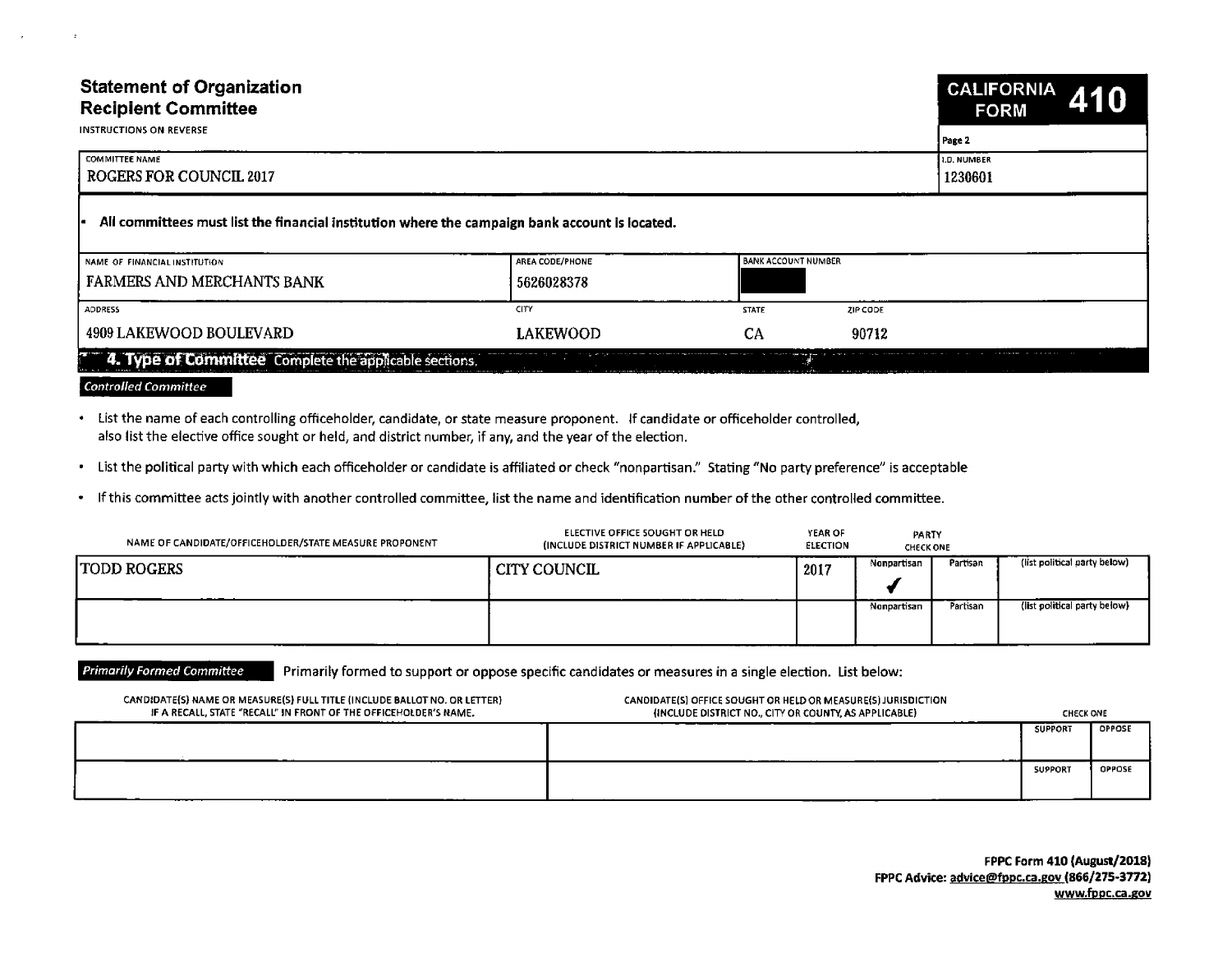| <b>RECEIVED AND FIL</b><br>In the office of the Secretary of<br><b>Recipient Committee</b><br><b>FORM</b><br>of the State of California<br>FRAMPAIGN FINANCE<br><b>Statement Type</b><br>$\Box$ Initial<br><b>Z</b> Amendment<br>Termination - See Part 5<br>IO.<br>NOV 15 2021<br>$\bigcirc$ Not yet qualified<br>٥r<br>O Date qualification threshold met Date qualification threshold met<br>Date of termination<br>$\frac{1}{2}$ 08<br>11<br>2000<br>2. Treasurer and Other Principal Officers<br>1. Committee Information<br>I.D. Number 1230501<br>(if applicable)<br>NAME OF TREASURER<br><b>NAME OF COMMITTEE</b><br><b>Rogers for Council 2022</b><br><b>Sally Rogers</b><br><b>CTOCCT ADDRESS INO ROLDOVI</b><br><b>NE</b><br>CZ LODACCC (HO ROLDOV)<br>NAME OF ASSISTANT TREASURER, IF ANY<br>STREET ADDRESS (NO P.O. BOX)<br>FULL MAILING ADDRESS (IF DIFFERENT)<br>Same<br>AREA CODE/PHONE<br><b>STATE</b><br>ZIP CODE<br>E-MAIL ADDRESS (REQUIRED) / FAX (OPTIO NAL)<br>CITY |
|--------------------------------------------------------------------------------------------------------------------------------------------------------------------------------------------------------------------------------------------------------------------------------------------------------------------------------------------------------------------------------------------------------------------------------------------------------------------------------------------------------------------------------------------------------------------------------------------------------------------------------------------------------------------------------------------------------------------------------------------------------------------------------------------------------------------------------------------------------------------------------------------------------------------------------------------------------------------------------------------|
|                                                                                                                                                                                                                                                                                                                                                                                                                                                                                                                                                                                                                                                                                                                                                                                                                                                                                                                                                                                            |
|                                                                                                                                                                                                                                                                                                                                                                                                                                                                                                                                                                                                                                                                                                                                                                                                                                                                                                                                                                                            |
|                                                                                                                                                                                                                                                                                                                                                                                                                                                                                                                                                                                                                                                                                                                                                                                                                                                                                                                                                                                            |
|                                                                                                                                                                                                                                                                                                                                                                                                                                                                                                                                                                                                                                                                                                                                                                                                                                                                                                                                                                                            |
|                                                                                                                                                                                                                                                                                                                                                                                                                                                                                                                                                                                                                                                                                                                                                                                                                                                                                                                                                                                            |
|                                                                                                                                                                                                                                                                                                                                                                                                                                                                                                                                                                                                                                                                                                                                                                                                                                                                                                                                                                                            |
|                                                                                                                                                                                                                                                                                                                                                                                                                                                                                                                                                                                                                                                                                                                                                                                                                                                                                                                                                                                            |
|                                                                                                                                                                                                                                                                                                                                                                                                                                                                                                                                                                                                                                                                                                                                                                                                                                                                                                                                                                                            |
|                                                                                                                                                                                                                                                                                                                                                                                                                                                                                                                                                                                                                                                                                                                                                                                                                                                                                                                                                                                            |
|                                                                                                                                                                                                                                                                                                                                                                                                                                                                                                                                                                                                                                                                                                                                                                                                                                                                                                                                                                                            |
|                                                                                                                                                                                                                                                                                                                                                                                                                                                                                                                                                                                                                                                                                                                                                                                                                                                                                                                                                                                            |
|                                                                                                                                                                                                                                                                                                                                                                                                                                                                                                                                                                                                                                                                                                                                                                                                                                                                                                                                                                                            |
|                                                                                                                                                                                                                                                                                                                                                                                                                                                                                                                                                                                                                                                                                                                                                                                                                                                                                                                                                                                            |
|                                                                                                                                                                                                                                                                                                                                                                                                                                                                                                                                                                                                                                                                                                                                                                                                                                                                                                                                                                                            |
| tsrr@msn.com                                                                                                                                                                                                                                                                                                                                                                                                                                                                                                                                                                                                                                                                                                                                                                                                                                                                                                                                                                               |
| <b>COUNTY OF DOMICILE</b><br>JURISDICTION WHERE COMMITTEE IS ACTIVE<br><b>NAME OF PRINCIPAL OFFICER(S)</b>                                                                                                                                                                                                                                                                                                                                                                                                                                                                                                                                                                                                                                                                                                                                                                                                                                                                                 |
| N/A<br>Los Angeles                                                                                                                                                                                                                                                                                                                                                                                                                                                                                                                                                                                                                                                                                                                                                                                                                                                                                                                                                                         |
| <b>STREET ADDRESS (NO P.O. BOX)</b>                                                                                                                                                                                                                                                                                                                                                                                                                                                                                                                                                                                                                                                                                                                                                                                                                                                                                                                                                        |
|                                                                                                                                                                                                                                                                                                                                                                                                                                                                                                                                                                                                                                                                                                                                                                                                                                                                                                                                                                                            |
| Attach additional information on appropriately labeled continuation sheets.                                                                                                                                                                                                                                                                                                                                                                                                                                                                                                                                                                                                                                                                                                                                                                                                                                                                                                                |
|                                                                                                                                                                                                                                                                                                                                                                                                                                                                                                                                                                                                                                                                                                                                                                                                                                                                                                                                                                                            |
| ZIP CODE<br>AREA CODE/PHONE<br><b>STATE</b><br>CITY<br>3. Verification                                                                                                                                                                                                                                                                                                                                                                                                                                                                                                                                                                                                                                                                                                                                                                                                                                                                                                                     |

Executed on  $\frac{1}{\sqrt{1-\frac{1}{2}}\sqrt{1-\frac{1}{2}}\sqrt{1-\frac{1}{2}}\sqrt{1-\frac{1}{2}}}}$  By

SIGNATURE OF CONTROLLING OFFICEHOLDER, CANDIDATE, OR STATE MEASURE PROPONENT

FPPC Form 410( August/ 2018) FPPC Advice: <u>advice@fppc.ca.gov (</u>866/275-3772) www.fppc.ca.gov

 $\mathcal{A}$